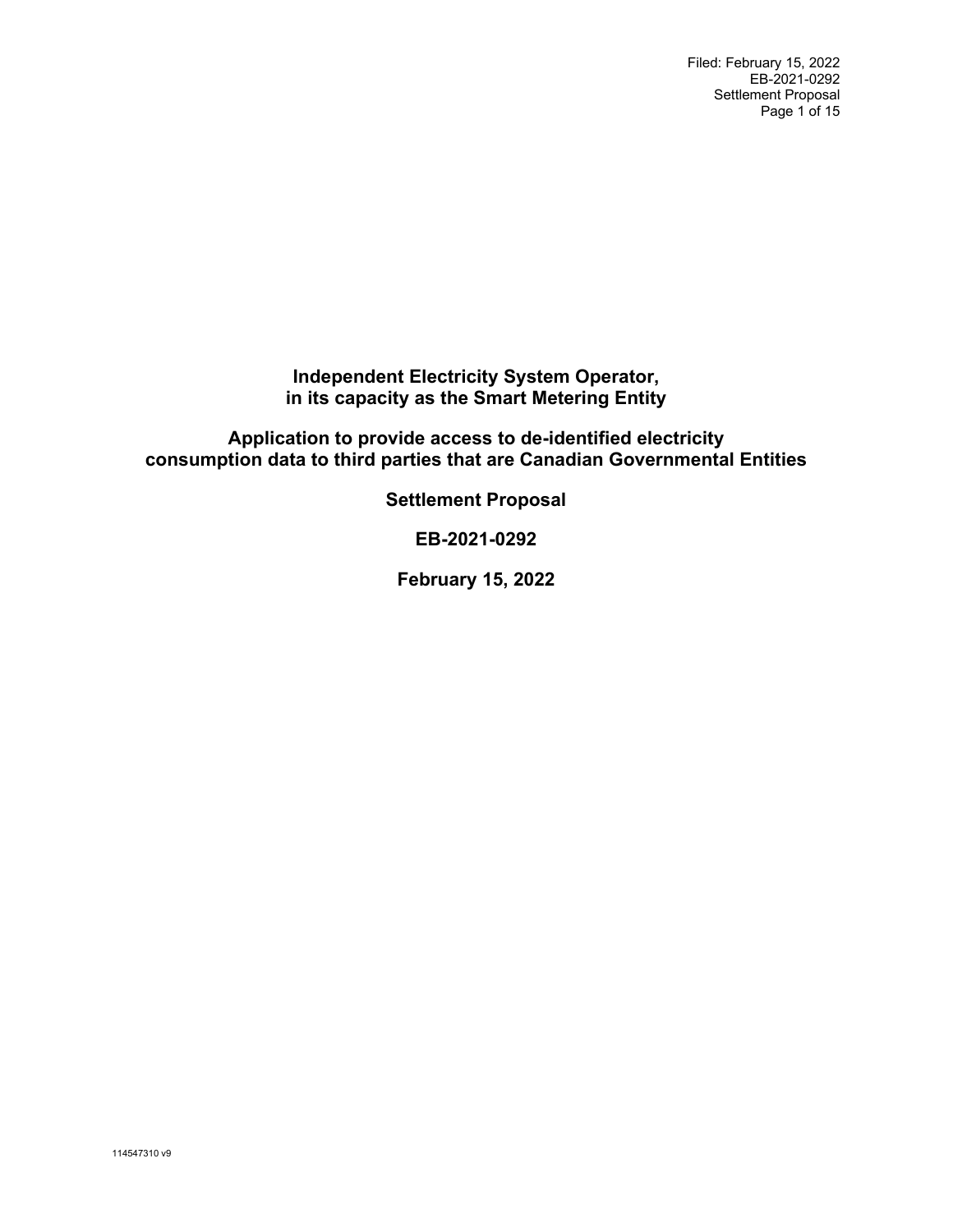# **TABLE OF CONTENTS**

| А. |                                                                                                                                                                                             |
|----|---------------------------------------------------------------------------------------------------------------------------------------------------------------------------------------------|
| В. |                                                                                                                                                                                             |
| C. |                                                                                                                                                                                             |
| D. |                                                                                                                                                                                             |
|    | Is the proposal that access only be provided to those listed, the "Canadian Governmental"<br>1.                                                                                             |
|    | Is the SME's proposal to de-identify data shared with Canadian Governmental Entities<br>2.                                                                                                  |
|    | 3.<br>Is the proposal that the costs for providing access for standard requests should be recovered                                                                                         |
|    | Is the proposal that, for non-standard requests, access should be provided at cost and<br>4.<br>charged to the requestor appropriate? Is the proposed rate of \$145 per hour appropriate? 9 |
|    | What is the appropriate accounting treatment of costs and revenues from third party access? 9<br>5.                                                                                         |
|    | 6.                                                                                                                                                                                          |
|    | Does the application sufficiently respond to prior Board direction in EB-2018-0316? 10<br>7.                                                                                                |
|    | What mechanism should be used to review the SME's Third Party Access program in the<br>8.<br>12                                                                                             |

# **APPENDICES**

Appendix ["A"](#page-12-0) Third Party Request Process Flow Chart Appendix ["B"](#page-13-0) Customer Concern or Complaint Process Flow Chart Appendix ["C"](#page-14-0) Draft Data Use Agreement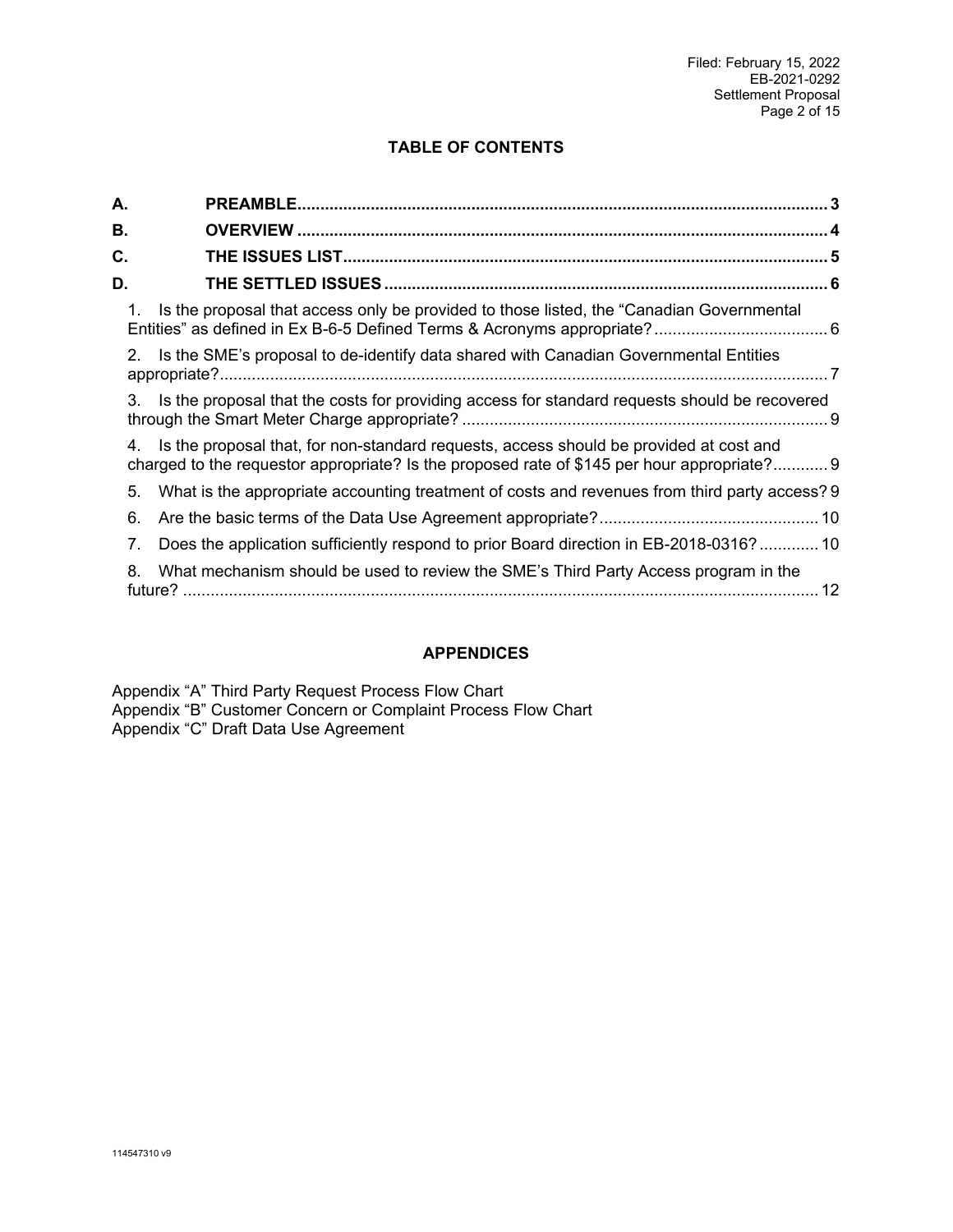## <span id="page-2-0"></span>**A. PREAMBLE**

This Settlement Proposal is filed with the Ontario Energy Board ("**OEB**") in connection with the Application by the Independent Electricity System Operator ("**IESO**"), designated as the Smart Metering Entity ("**SME**"), to provide access to de-identified electricity consumption data to third parties that are Canadian Governmental Entities as defined in the Application.

In Procedural Order No. 1, dated December 13, 2021, the OEB established a streamlined process to address the Application, by way of an early Settlement Conference that would provide the parties with an opportunity to clarify matters related to the SME's evidence and develop an issues list. This proposed settlement agreement provides sufficient detail in support of any settled issues as required by Procedural Order No. 1. Where there is clarification to the evidence the changes have been included providing a direct link between each settled issue and the supporting evidence.

A Settlement Conference was held virtually on January 17, 18, and 20, 2022. Andrew Mandyam and Brandon Ott of Utilis Consulting acted as facilitators for the Settlement Conference. This Settlement Proposal arises from the Settlement Conference.

The SME and the following intervenors, as well as OEB technical staff ("**OEB Staff**"), participated in the Settlement Conference:

- Building Owners and Managers Association Toronto ("**BOMA**")
- Consumers Council of Canada ("**CCC**")
- Electricity Distributors Association ("**EDA**")
- Energy Probe Research Foundation ("**Energy Probe**")
- Ontario Sustainable Energy Association ("**OSEA**")
- Vulnerable Energy Consumers Coalition ("**VECC**")

The Settlement Proposal deals with the relief sought in this proceeding. As set out in more detail below, a full settlement has been reached on all issues.

The SME and all intervenors listed above have agreed to the settlement described on the following pages. Any reference to "**Parties**" in this Settlement Proposal is intended to refer to the SME and the intervenors listed above.

All Parties participated virtually in the Settlement Conference and subsequent discussions. OEB Staff is not a party to the Settlement Proposal. After the Settlement Proposal is filed, OEB Staff will file a submission on the Settlement Proposal. Also, as noted in the OEB`s *Practice Direction on Settlement Conferences*, OEB Staff who participated in the Settlement Conference are bound by the same confidentiality and privilege rules that apply to the Parties to the proceeding.

This document is called a "Settlement Proposal" because it is a proposal by the Parties to the OEB to settle the issues in this proceeding. It is termed a proposal as between the Parties and the OEB. However, as between the Parties, and subject only to the OEB's approval of this Settlement Proposal, this document is intended to be a legal agreement, creating mutual obligations, and binding and enforceable in accordance with its terms. As set forth below, this Settlement Proposal is subject to a condition subsequent, that if it is not accepted by the OEB in its entirety, then unless amended by the Parties, it is null and void and of no further effect. In entering into this agreement, the Parties understand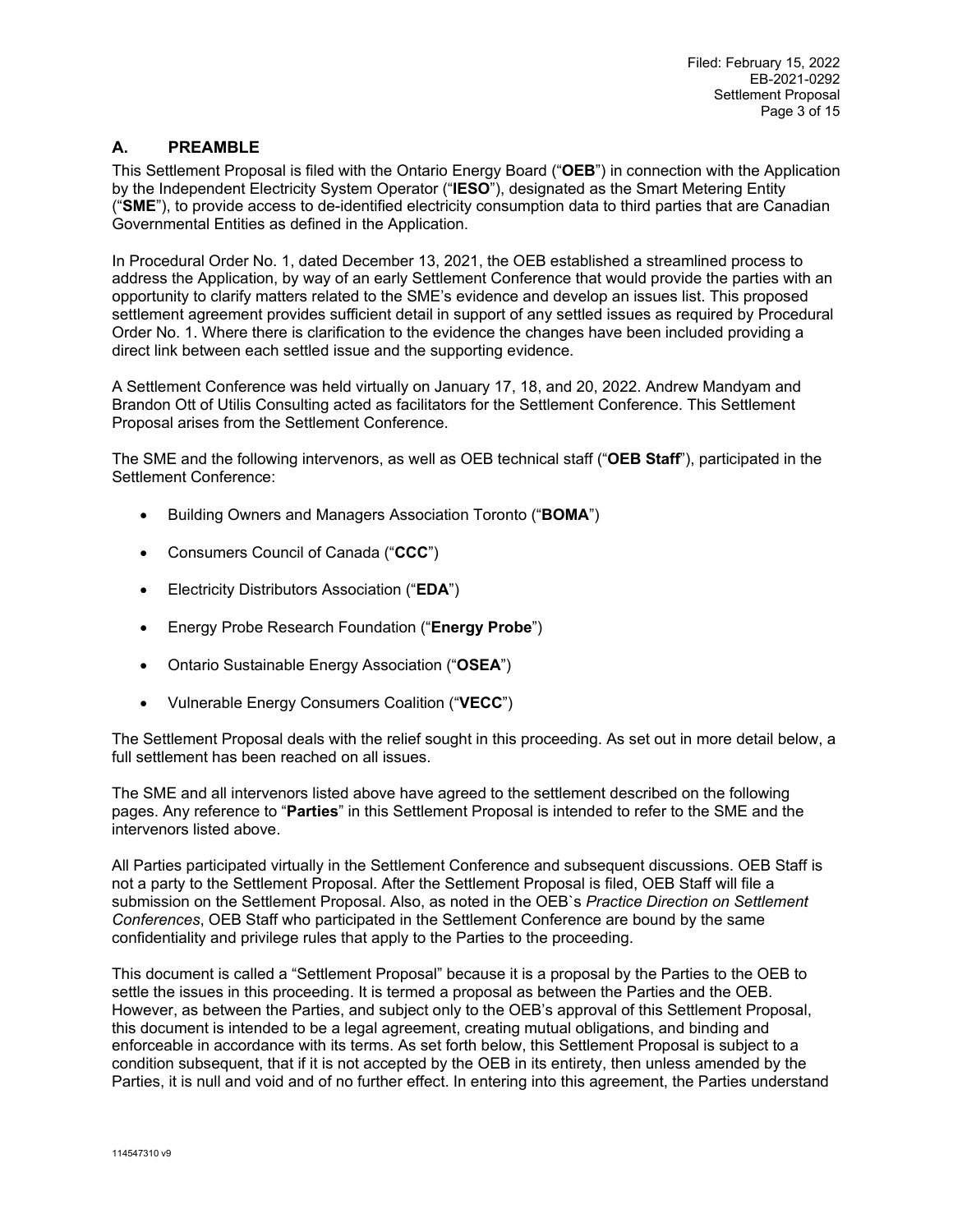and agree that, pursuant to the *Ontario Energy Board Act, 1998*, the OEB has exclusive jurisdiction with respect to the interpretation or enforcement of the terms hereof.

Best efforts have been made to identify all the evidence that relates to each settled issue. The supporting evidence for each settled issue is identified individually by reference to its exhibit number in an abbreviated format; for example, Exhibit B, Tab 3, Schedule 1 is referred to as B-3-1. The identification and listing of the evidence that relates to each settled issue is provided to assist the OEB. The Settlement Proposal describes the agreements reached on the issues list and the settled issues. The Settlement Proposal provides a direct link between each settled issue and the supporting evidence in the record to date.

In this regard, the Parties are of the view that the evidence provided, as supplemented by the information contained in and appended to this Settlement Proposal, is sufficient to support the Settlement Proposal in relation to the settled issues and, moreover, that the quality and detail of the supporting evidence, together with the corresponding rationale, will allow the OEB to make findings agreeing with the proposed resolution of the settled issues. If the OEB does not accept the proposed settlement of any issue, then subject to the Parties' agreement on non-severability set out in the final paragraph below, further evidence may be required on the issue for the OEB to consider it fully.

None of the Parties can withdraw from the Settlement Proposal except in accordance with Rule 30 of the OEB`s *Rules of Practice and Procedure*. Further, unless stated otherwise, a settlement of any particular issue in this proceeding is without prejudice to the positions Parties might take with respect to the same issue in future proceedings.

The Parties acknowledge that the Settlement Conference (including subsequent related discussions) is confidential in accordance with the OEB's Practice Direction on Settlement Conferences. The Parties understand that confidentiality in that context does not have the same meaning as confidentiality in the OEB's *Practice Direction on Confidential Filings*, and the rules of that latter document do not apply. Instead, in the Settlement Conference, and in this Settlement Proposal, the Parties have interpreted "confidential" to mean that the documents and other information provided during the course of the Settlement Conference, the discussion of each issue, the offers and counteroffers, and the negotiations leading to the settlement of each issue during the Settlement Conference are strictly privileged and without prejudice. None of the foregoing is admissible as evidence in this proceeding, or otherwise, with one exception, the need to resolve a subsequent dispute over the interpretation of any provision of this Settlement Proposal.

Further, the Parties shall not disclose those documents or other information to persons who were not attendees at the Settlement Conference. The Parties agree that "attendees" is deemed to include, in this context, persons who were not virtually in attendance at the Settlement Conference but were: a) any persons or entities that the Parties engage to assist them with the Settlement Conference, and b) any persons or entities from whom they seek instructions with respect to the negotiations; in each case provided that any such persons or entities have agreed to be bound by the same confidentiality provisions. It is fundamental to the agreement of the Parties that none of the provisions of this Settlement Proposal are severable. If the OEB does not, prior to the commencement of the hearing of the evidence in this proceeding, accept the provisions of the Settlement Proposal in their entirety, there is no Settlement Proposal (unless the Parties agree that any portion of the Settlement Proposal that the OEB does accept may continue as a valid Settlement Proposal).

## <span id="page-3-0"></span>**B. OVERVIEW**

The Parties have reached a package settlement of issues in this proceeding (the "**Package Settlement**").

The Package Settlement includes agreement on an Issues List and acceptance of the SME'S proposals in respect of all issues.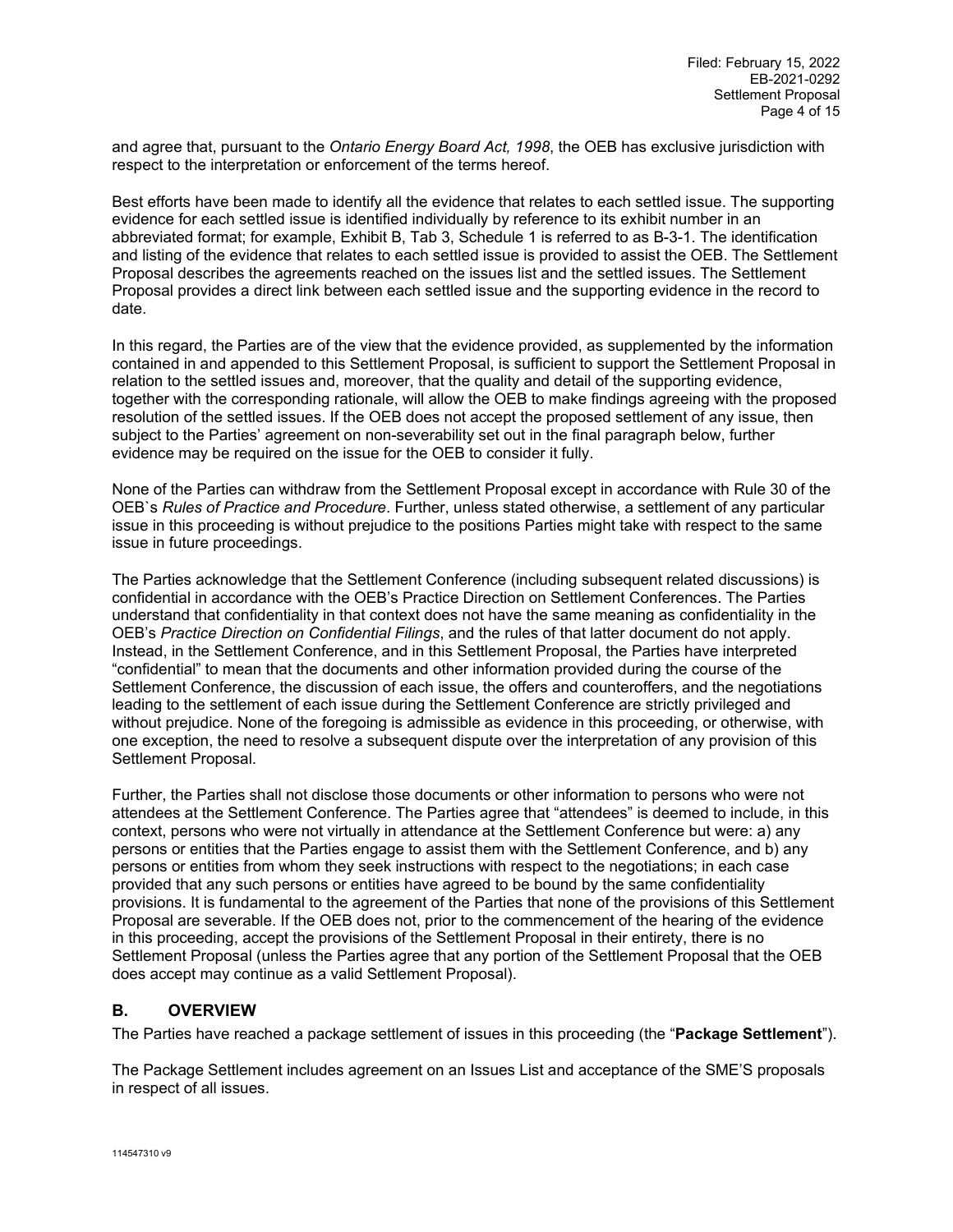## <span id="page-4-0"></span>**C. THE ISSUES LIST**

In accordance with Procedural Order No. 1 and as part of the Package Settlement, the Parties have developed and agreed upon the following issues list for this proceeding:

- 1. Is the proposal that access only be provided to those listed, the "Canadian Governmental Entities" as defined in Ex B-6-5 Defined Terms & Acronyms appropriate?
- 2. Is the SME's proposal to de-identify data shared with Canadian Governmental Entities appropriate?
- 3. Is the proposal that the costs for providing access for standard requests should be recovered through the Smart Meter Charge appropriate?
- 4. Is the proposal that, for non-standard requests, access should be provided at cost and charged to the requestor appropriate? Is the proposed rate of \$145 per hour appropriate?
- 5. What is the appropriate accounting treatment of costs and revenues from third party access?
- 6. Are the basic terms of the Data Use Agreement appropriate?
- 7. Does the application sufficiently respond to prior Board direction in EB-2018-0316? Specifically:
	- The application should summarize the SME's consultation with consumers including what it heard from consumers about the notion of selling de-identified consumption data.
	- A marketing plan should be developed to ascertain the demand for this data, its potential use and what third parties are prepared to pay. The plan should address pricing to ensure reasonably priced access by commercial and non-commercial users. Such a plan might also inform both the likely success of the self-funding access model coupled with the size of the commercial and non-commercial demand.
	- The SME should propose a protocol for receiving and dealing with consumer complaints regarding the release of the data. The OEB notes that the SME has proposed an Ethics Committee which could address any issues associated with the potential use of the data by a purchaser.
	- The application should consider how to inform consumers of the fact that de-identified information will be released to third parties.
	- The SME should seek approval of the basic terms of any Data Use Agreement with third parties. While recognizing that Data Use Agreements may need to be tailored to match the specific circumstances surrounding any particular release of data, the OEB's view is that there should be certain generic protections built into such agreements.
- 8. What mechanism should be used to review the SME's Third Party Access program in the future?

The Parties acknowledge that any incremental costs that may be incurred by local distribution companies as a result of the SME providing third party access is not within the scope of this proceeding and was not considered as part of the Settlement Conference.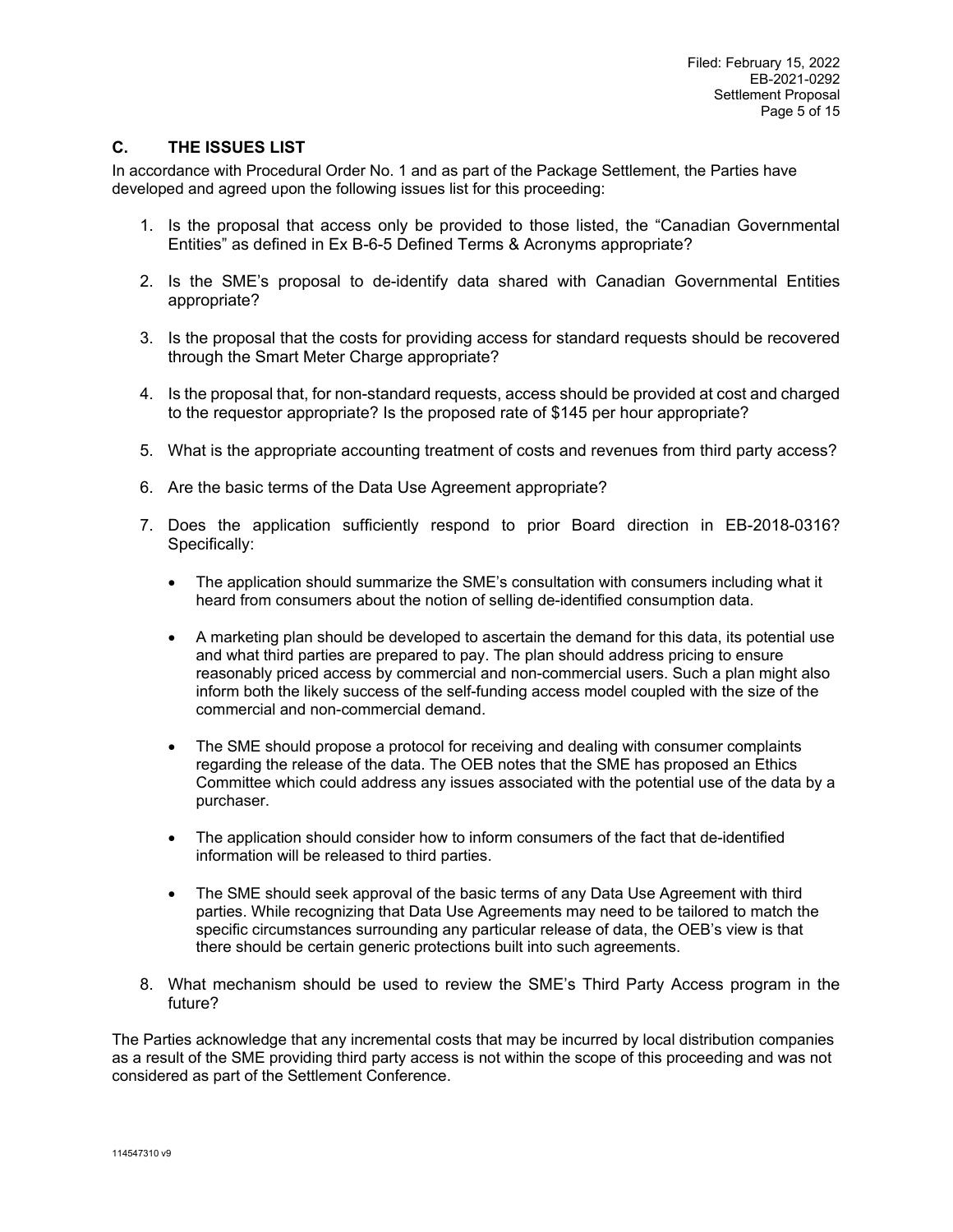### <span id="page-5-0"></span>**D. THE SETTLED ISSUES**

### <span id="page-5-1"></span>**1. Is the proposal that access only be provided to those listed, the "Canadian Governmental Entities" as defined in Ex B-6-5 Defined Terms & Acronyms appropriate?**

The SME's Application proposes to expand the access or sharing of the data beyond the OEB and the IESO to Canadian Governmental Entities, which is defined in Ex B-6-5 Defined Terms & Acronyms as:

Federal and provincial governments, including ministries, agencies, boards, commissions, tribunals and wholly-owned corporations, or in the case of non-share capital corporations, where such corporations are controlled by a federal or provincial governments, as well as municipalities (or regional governments), universities, school boards, hospitals and First Nations. First Nations means a "council of the band" as that term is defined in subsection 2(1) of the *Indian Act* (Canada). "Canadian Governmental Entities" does not include private sector entities, publicly traded companies, individual doctors, professors, or government officials and all those entities that do not fall in one of the categories outlined above.

As part of the Package Settlement, the Parties agree that the SME's proposal is appropriate provided there is a clear process for the SME's evaluation of whether a party requesting data (referred to as the "requestor") is a Canadian Governmental Entity and that the requestor have a right to have the SME's decision reviewed by the Ethics Review Committee. The SME will have the necessary arrangements for the Ethics Review Committee in place prior to providing third party access.

For that purpose, the parties agree upon the revised description of the role and composition of the Ethics Review Committee to replace the description in Ex B-3-1 Terms of Access Principles:

As part of the intake process, the SME will constitute the Ethics Review Committee in the event that:

- (i) the SME determines the requestor is not a Canadian Governmental Entity and the requestor gives notice that it wishes to have the SME's decision reviewed;
- (ii) in the view of the SME, a request raises potential ethical considerations to review and assess the nature of the request; or
- (iii) the requestor submits a complaint about the SME's data access process.

The composition of the Ethics Review Committee will consist of at a minimum, an IESO Director-level employee, Legal Counsel and an external party with expertise in ethics and large data sets. The outcome of the Ethics Review Committee's evaluation can result in a request being denied, further review with the requestor/modifications or acceptance.

Decisions from the Ethics Review Committee will be communicated to the requestor.

The SME shall keep records of any complaints received from requestors.

Two flowcharts are attached as appendices:

- A flow chart depicting the SME's process of evaluating and fulfilling a third party request for access to data, including the role of the Ethics Review Committee as Appendix ["A"](#page-12-0).
- A flow chart depicting the SME's interaction with the customer complaints process of local distribution companies ("**LDCs**"), is attached as Appendix ["B"](#page-13-0).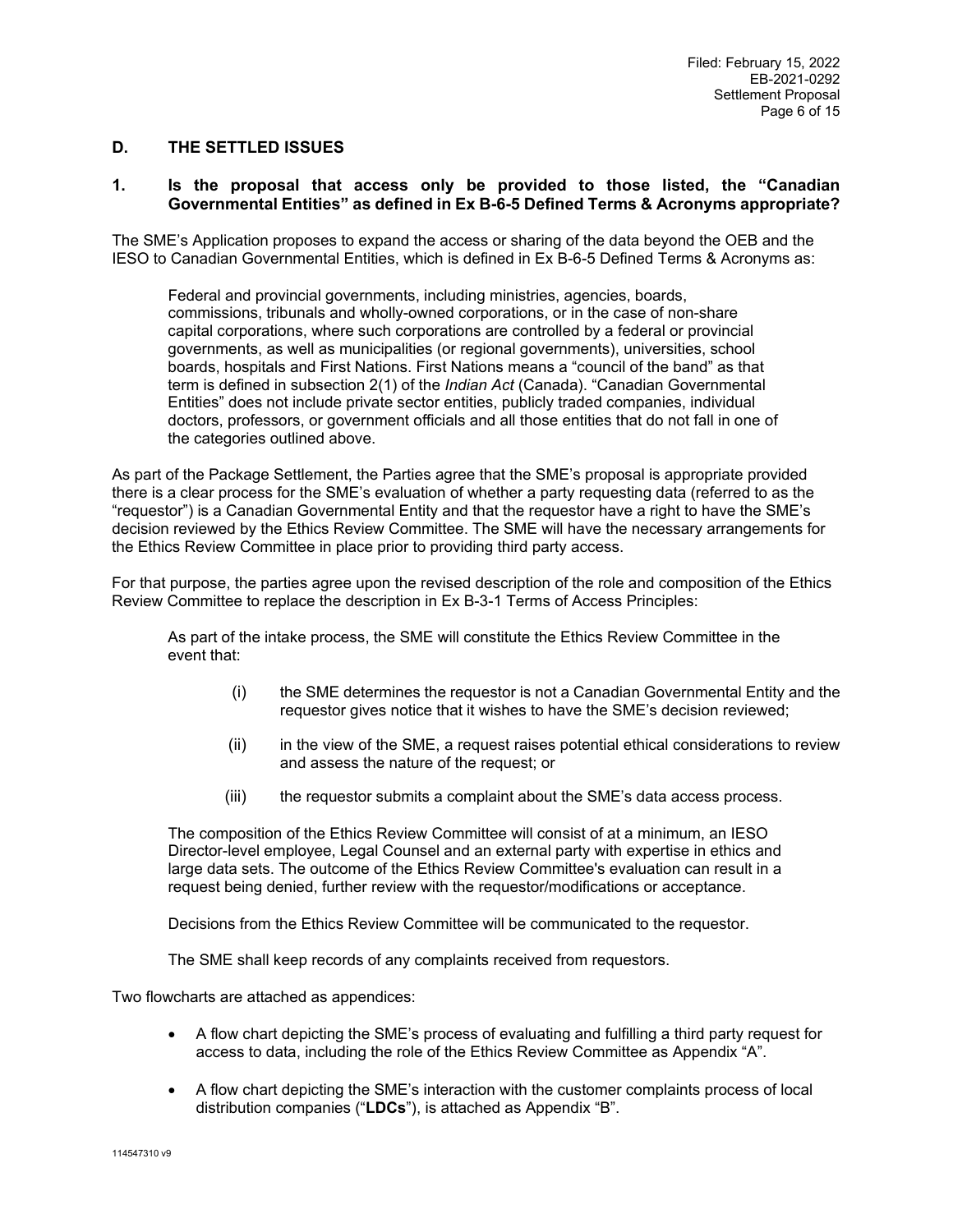The Parties further agree that the SME, in conjunction its annual reporting to the OEB on the Smart Metering Charge (the "**SMC**") as required by EB-2017-0290, will provide information on the third party access requests received by the SME in the preceding calendar year (the "**SME Annual Report**"). The SME Annual Report shall be sent to all Parties and OEB Staff by April 30 of each year. The Parties and OEB Staff may ask the SME questions on the SME Annual Report within 10 days of the report being sent by the SME and the SME will respond to these questions. The SME will file the report with the OEB by May 31 of each year. A copy of the final SME Annual Report will also be provided to all Parties of this Settlement Proposal.

The information related to data requests provided in the SME Annual Report shall include:

- the name of each requestor;
- a summary of the use case for each request;
- whether the request was granted or denied and, in the event of a denial, the reason for the denial and whether the denial was reviewed by the Ethics Review Committee; and
- the number of complaints from requestors received by the SME.

The SME agrees that it will be bound by the annual reporting obligations in this Settlement Proposal regardless of the outcome of its next SMC application.

*Evidence:* The evidence in relation to this issue includes the following:

| A-1-1 | Application                          |
|-------|--------------------------------------|
| B-1-1 | The Proposed Third Party Access Plan |
| B-3-1 | Terms of Access Principles           |
| .     | $D = 1$ $\ldots$ $T = 0$ $\ldots$    |

#### B-6-5 Defined Terms & Acronyms

### <span id="page-6-0"></span>**2. Is the SME's proposal to de-identify data shared with Canadian Governmental Entities appropriate?**

The SME's Application proposes to de-identify data shared with Canadian Governmental Entities in accordance with the methodology described and reviewed in Ex B–6-2, Privacy Analytics: An Independent Assessment of the IESO's Planned Privacy Strategy for Third Party Data Access (the "**Privacy Analytics Assessment**"). For the purposes of the Application, the term "data" was defined in Ex B-6-5 as follows:

Any of the information and data related to the metering of consumers' consumption or use of electricity in Ontario, including the information the OEB required the SME to collect in its decision in EB-2016-0284.

The Privacy Analytics Assessment was premised on the implementation of the following measures by the SME:

- Data shared with recipients will be aggregated and no individual-level data will be shared.
- Household-level indicators, even in pseudonymized form, will not be shared with recipients.
- To protect the identities of consumers, any data shared with recipients will be aggregated in groups of at least: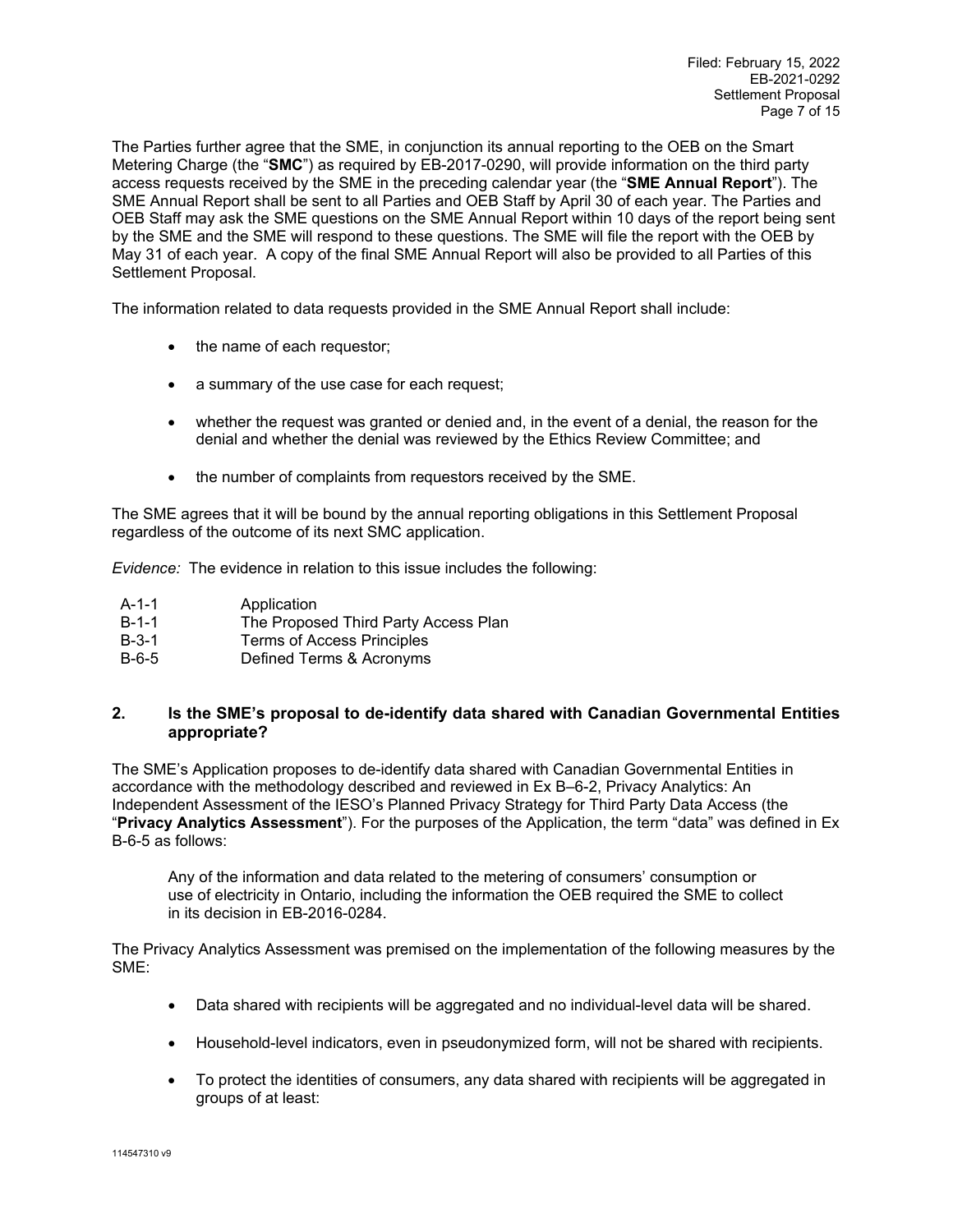- 6 premises if there is an enforceable data use agreement in place with the data recipient;
- 9 premises if there is no contract in place but there are clear terms of use with a trusted recipient;
- 15 premises if the data is to be released publicly (further aggregation may be warranted to prevent geographically targeted advertising);
- Alternative group sizes are possible with alternative privacy protections (e.g., highly controlled environments might warrant a group size of 3).
- Only the average or total energy consumption data across postal code areas may be shared, along with the number of premises in each postal code area.
- There is sufficient variability in electricity consumption data between consumers contributing to the average value in each postal code area
- A dominance rule of 75% will be followed.
- The year that occupants move in and out of premises will never be shared (the day and month are not collected).

The SME will implement the methodology described and reviewed in Ex B–6-2, including the measures identified above, in providing third party access to de-identified customer data. On that basis, the Parties agree that the proposal is appropriate as part of the Package Settlement.

The SME's proposal is designed in accordance with the *De-identification Guidelines for Structured Data*, June 2016 published by the Information and Privacy Commissioner of Ontario (the "**2016 IPC Guidelines**"). In the event the 2016 IPC Guidelines are amended by the Information and Privacy Commissioner ("**IPC**") in a manner that requires a change in the methodology described and reviewed in this application, the SME will provide notice of any change to the OEB and the Parties to this Settlement Proposal.

*Evidence:* The evidence in relation to this issue includes the following:

B-1-1 The Proposed Third Party Access Plan<br>B-3-1 Terms of Access Principles B-3-1 Terms of Access Principles Privacy Analytics: An Independent Assessment of the IESO's Planned Privacy Strategy For Third Party Data Access B-6-5 Defined Terms & Acronyms EB-2018- Information and Privacy Commissioner of Ontario. 2016. "De-Identification Guidelines for

0316, B-I-10, Structured Data."

Sched 4.20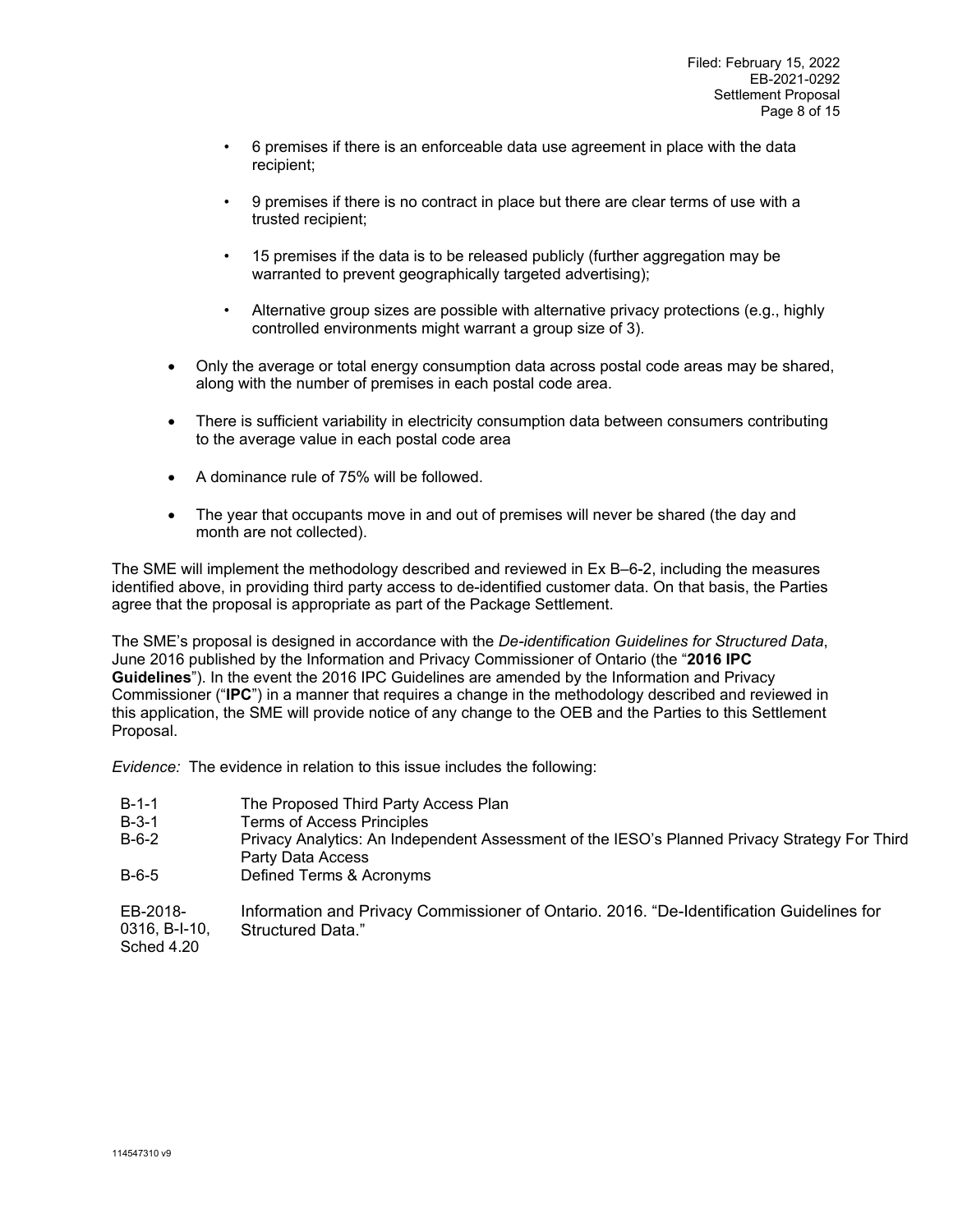- <span id="page-8-0"></span>**3. Is the proposal that the costs for providing access for standard requests should be recovered through the Smart Meter Charge appropriate?**
- <span id="page-8-1"></span>**4. Is the proposal that, for non-standard requests, access should be provided at cost and charged to the requestor appropriate? Is the proposed rate of \$145 per hour appropriate?**
- <span id="page-8-2"></span>**5. What is the appropriate accounting treatment of costs and revenues from third party access?**

The Parties propose to settle issues 3, 4 and 5 on the following basis as part of the Package Settlement.

The SME's Application proposes to provide access to standard data sets without charge and to recover any associated costs from ratepayers through the Smart Meter Charge ("**SMC**"). The SME has estimated that providing TPA standard requests and the public offerings of highly aggregated smart meter data to be approximately \$350,000 per year or approximately \$0.07/smart meter per year, based on the SME receiving up to 40 requests. Under the SME proposal "non-standard" requests would be recovered directly from the requesting party at a charge of \$145/hour.

The SME has agreed to charge for both standard and non-standard requests at a charge of \$145/hour, with the exception of requests made by the IESO or the OEB which shall be fulfilled at no charge in accordance with the OEB's prior direction. The \$145/hr represents the IESO's fully allocated labour costs. The Parties agree that the proposed rate of \$145/hour is appropriate.

The Parties agree that the SME will track costs associated with fulfilling requests for data access and any revenue generated from requestors in a new variance sub-account to the SME Balancing Variance Account ("**BVA**") to be called the "TPA Variance Account". The balance of the TPA Variance Account will be considered for future disposition as part of the BVA. It is the parties' expectation that the information with respect to actual costs will be made available in a future SME application. Nothing in this Settlement Proposal should be construed as limiting the Parties, including the SME, from proposing an adjustment to the SME fees in lieu of, or in combination with, the \$145/hour or other hourly charge, in a future SME application.

|                                                              | Rate        | Costs are recovered                                                                   | <b>Revenue and costs are</b><br>tracked |
|--------------------------------------------------------------|-------------|---------------------------------------------------------------------------------------|-----------------------------------------|
| Public offerings of highly<br>aggregated smart meter<br>data | <b>\\$0</b> | Recovered through the Smart<br>Meter Charge as approved by<br>the OEB in EB-2018-0316 | N/A                                     |
| Requests from IESO or OEB \$0                                |             |                                                                                       | N/A                                     |
| Canadian Governmental<br><b>Entities Request</b>             | \$145/hour  | From the Canadian<br>Governmental Entities<br>lrequestor                              | <b>TPA Variance Account</b>             |

In accordance with the settlement of these issues, the Table 1 in Ex B-5-1 is replaced by the revised tariff table below.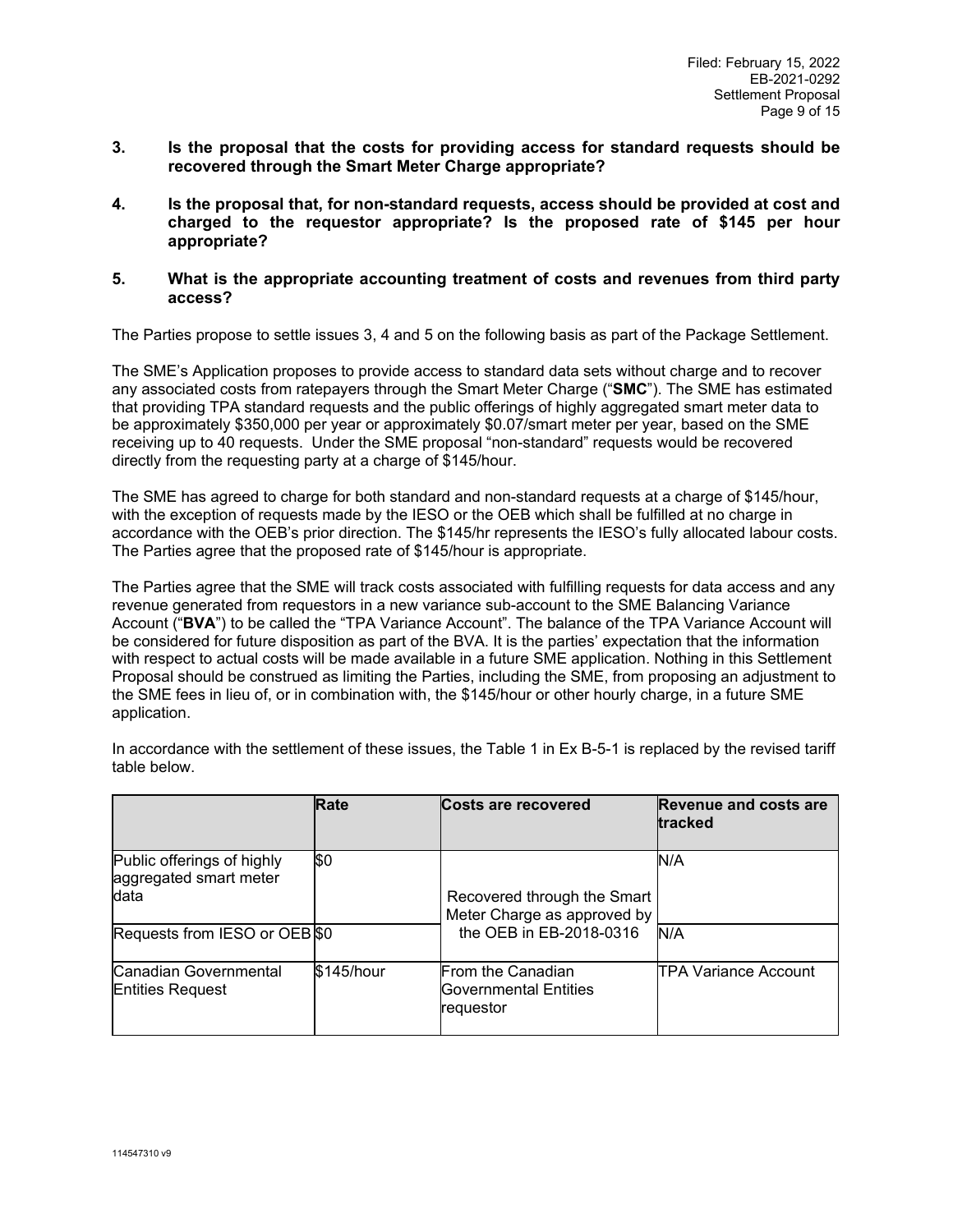*Evidence:* The evidence in relation to this issue includes the following:

- B-1-1 The Proposed Third Party Access Plan<br>B-5-1 Costs and the Suggested Tariff Sheet for
- Costs and the Suggested Tariff Sheet for Fulfilling Standard and Non-Standard Data Requests

### <span id="page-9-0"></span>**6. Are the basic terms of the Data Use Agreement appropriate?**

The SME's Application proposes that the OEB approve the basic terms of a Data Use Agreement (the "**DUA**") in accordance with the OEB's direction in EB-2018-0316.

As part of the Package Settlement, the Parties agree that the SME's proposal is appropriate and that the basic terms of the DUA approved by the OEB should be the following:

- License provisions setting out the scope of the data user's entitlements to use the data and making clear that it will not acquire any rights or title in the data not set out in the agreement.
- Restrictions on use of the data, including ensuring it is only used for the purpose outlined in the use case and will not be used to contact individuals to whom the data relates.
- Requirements to safeguard the data, including administrative, physical, organizational and technological safeguards.
- Requirements relating to appropriate policies and procedures about the security of the data, including as related to retention, transfer and destruction of information.
- Requirements to notify the SME in the event of demands for the data, unauthorized access to the data and any actual or suspected "data incident".
- Confidentiality requirements.
- Provisions that allow for the SME's assessment of compliance with the terms of the DUA.
- A right for the SME or its authorized representatives or both, with reasonable notice, to access the data user's premises, systems or logs to audit and verify the data user's compliance with the DUA.

A sample of a draft DUA is attached as Appendix ["C"](#page-14-0) for information purposes. For the reasons set out in Ex B-4-1, the Parties agree that the SME should have flexibility to tailor the DUA to adapt to the needs of the requestor and/or the use case, while ensuring the protections outlined above remain in place.

*Evidence:* The evidence in relation to this issue includes the following:

- B-1-1 The Proposed Third Party Access Plan
- B-4-1 The Data Use Agreement

#### <span id="page-9-1"></span>**7. Does the application sufficiently respond to prior Board direction in EB-2018-0316?**

The Parties agree that, as modified by the terms of this Package Settlement, the SME's Application sufficiently responds to each of the specific directions made in the OEB's prior decision in EB-2018-0316. These were specifically: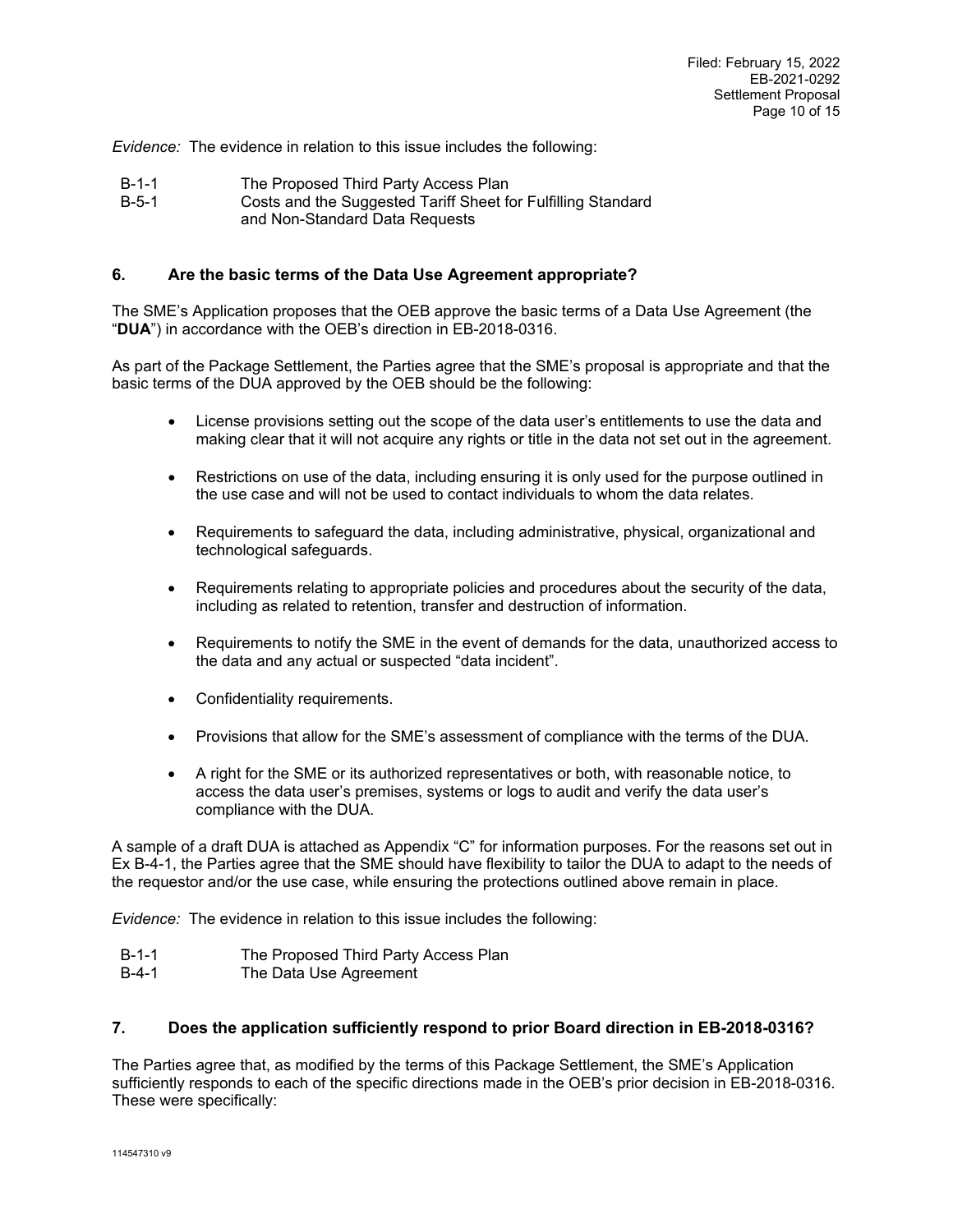- The application should summarize the SME's consultation with consumers including what it heard from consumers about the notion of selling de-identified consumption data.
	- The SME retained IPSOS to assist in a consumer consultation. The SME's consumer consultation is summarized in Ex A-3-1. The IPSOS report "IESO Smart Meter Data Research" was included as Ex B-6-1.
- A marketing plan should be developed to ascertain the demand for this data, its potential use and what third parties are prepared to pay. The plan should address pricing to ensure reasonably priced access by commercial and non-commercial users. Such a plan might also inform both the likely success of the self-funding access model coupled with the size of the commercial and non-commercial demand.
	- As set out at Ex A-3-1, the SME did not complete a marketing plan because the data will only be provided to Canadian Governmental Entities.
- The SME should propose a protocol for receiving and dealing with consumer complaints regarding the release of the data. The OEB notes that the SME has proposed an Ethics Committee which could address any issues associated with the potential use of the data by a purchaser.
	- The consumer complaint process has been outlined in the flowchart attached as Appendix "B".
	- The SME will provide all LDCs a direct point of contact at the SME.
	- If the SME is unable to resolve the consumer complaint, the consumer will have access to the IPC's review process.
	- As set out in Issue 1, the Ethics Review Committee will be responsible for reviewing requestor complaints.
- The application should consider how to inform consumers of the fact that de-identified information will be released to third parties.
	- As described in Ex A-3-1, the SME will make educational materials available in written format and on its website explaining the purpose of third party access, the benefits to Ontarians, the organizations that will have access and the process to enable such access, the privacy, ethical and security practices to protect the data. The SME will work with the LDCs to leverage these materials for use on call center scripts or on their websites.
	- The SME does not propose to contact consumers with smart meters to inform them that access to the deidentified data held by the SME will be provided to the eligible category. LDCs who wish to inform their consumers of this initiative will be enabled and supported by the IESO through the communication materials described above.
- The SME should seek approval of the basic terms of any Data Use Agreement with third parties. While recognizing that Data Use Agreements may need to be tailored to match the specific circumstances surrounding any particular release of data, the OEB's view is that there should be certain generic protections built into such agreements.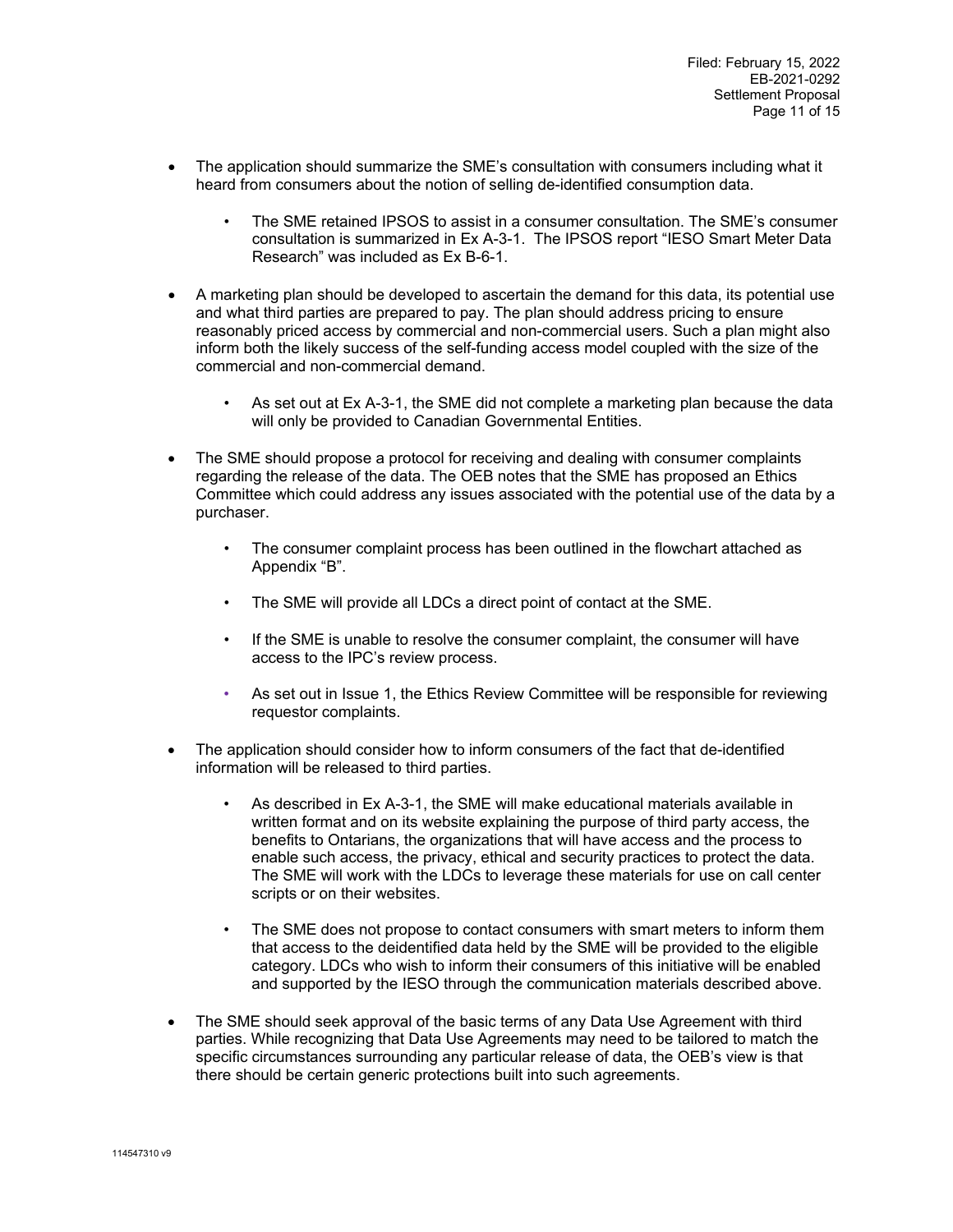- This matter is dealt with under Issue 6.
- B-1-1 The Proposed Third Party Access Plan<br>B-3-1 Responding to the Board's Directions in
- Responding to the Board's Directions in EB-2018-0234
- B-6-1 IPSOS IESO Smart Meter Data Research
- Privacy Analytics: An Independent Assessment of the IESO's Planned Privacy Strategy For Third Party Data Access

### <span id="page-11-0"></span>**8. What mechanism should be used to review the SME's Third Party Access program in the future?**

The Parties agree that the SME's third party access program should be reviewed in the future with the benefit of the SME's experience in providing access to Canadian Governmental Entities.

To achieve this objective, the SME will include in the SME Annual Report for 2024 (to be filed by April 30, 2025) an assessment of the third party access program that will include at least two full years of experience with the program (2023 and 2024). At a minimum, the SME will include:

- an assessment of expanding third party access to other non-commercial entities and, in the event the SME is not proposing to expand access, an explanation of its rationale for not doing so; and
- an assessment of implementing an option for customers to opt out of providing third party access to their data held by the SME, including seeking input from local distribution companies on the feasibility of implementing this option.

*Evidence:* The evidence in relation to this issue includes the following:

- B-1-1 The Proposed Third Party Access Plan<br>B-3-1 Responding to the Board's Directions in
- Responding to the Board's Directions in EB-2018-0234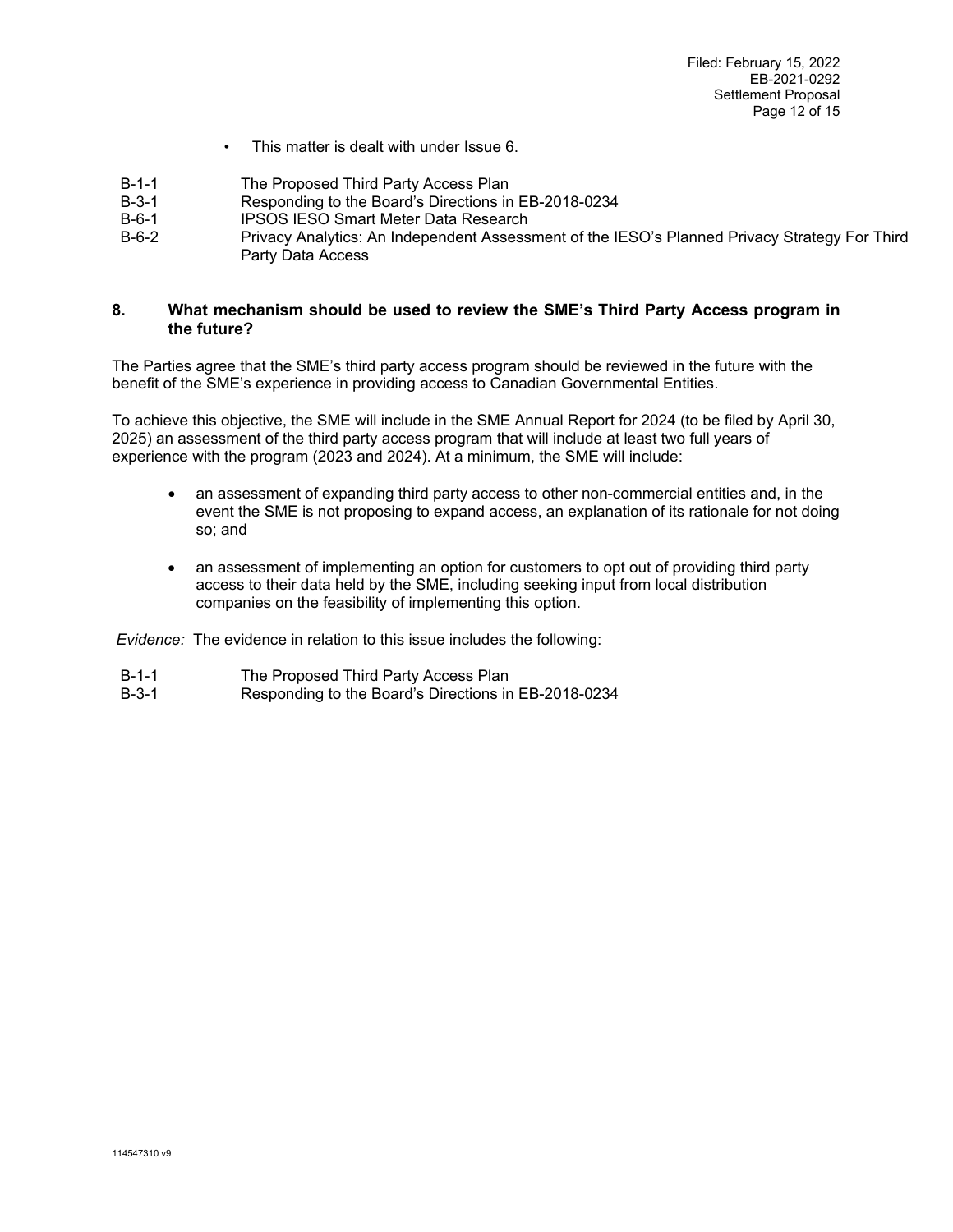<span id="page-12-0"></span>**Appendix A Third Party Request Process Flow Chart**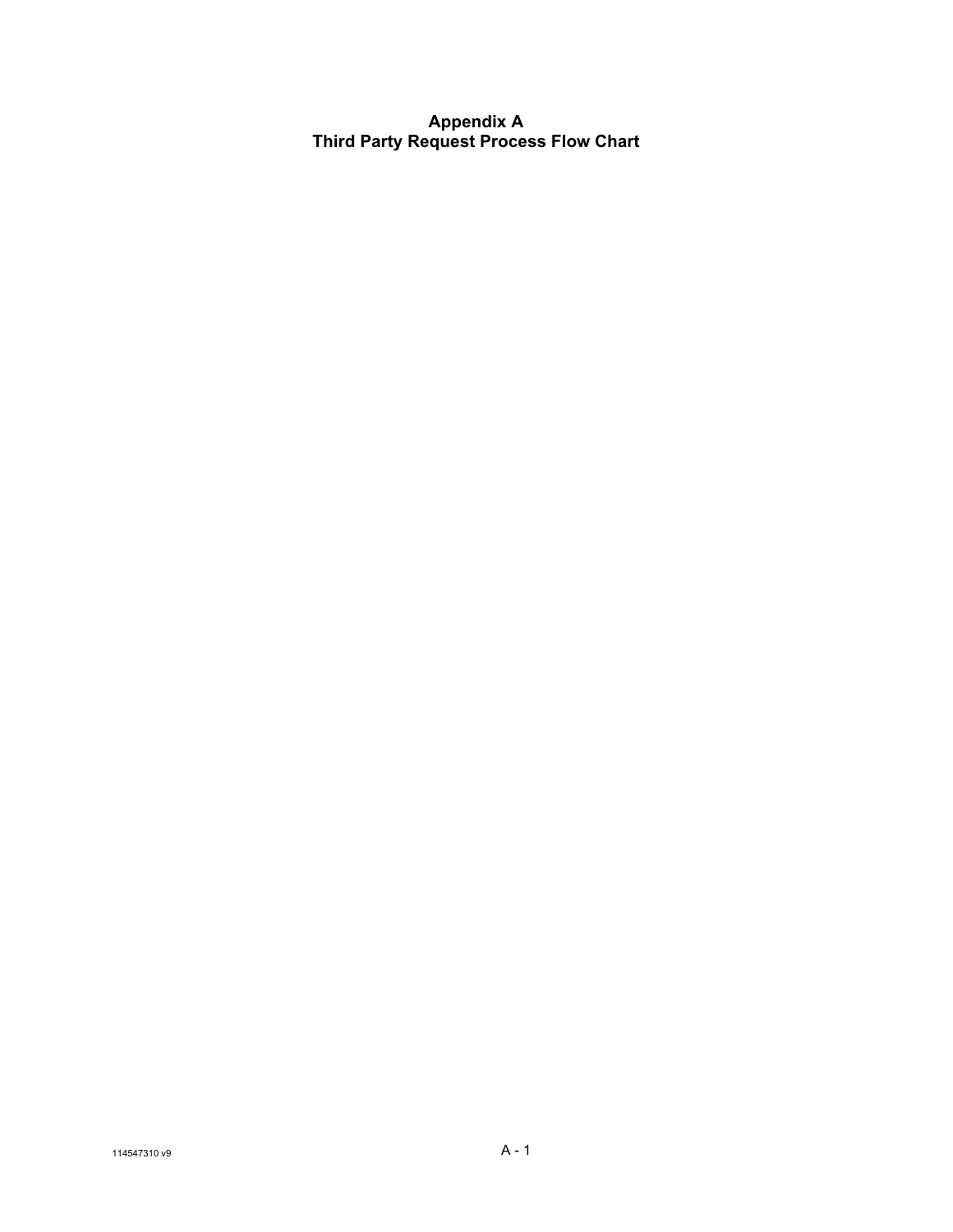# <span id="page-13-0"></span>**Appendix B Customer Concern or Complaint Process Flow Chart**